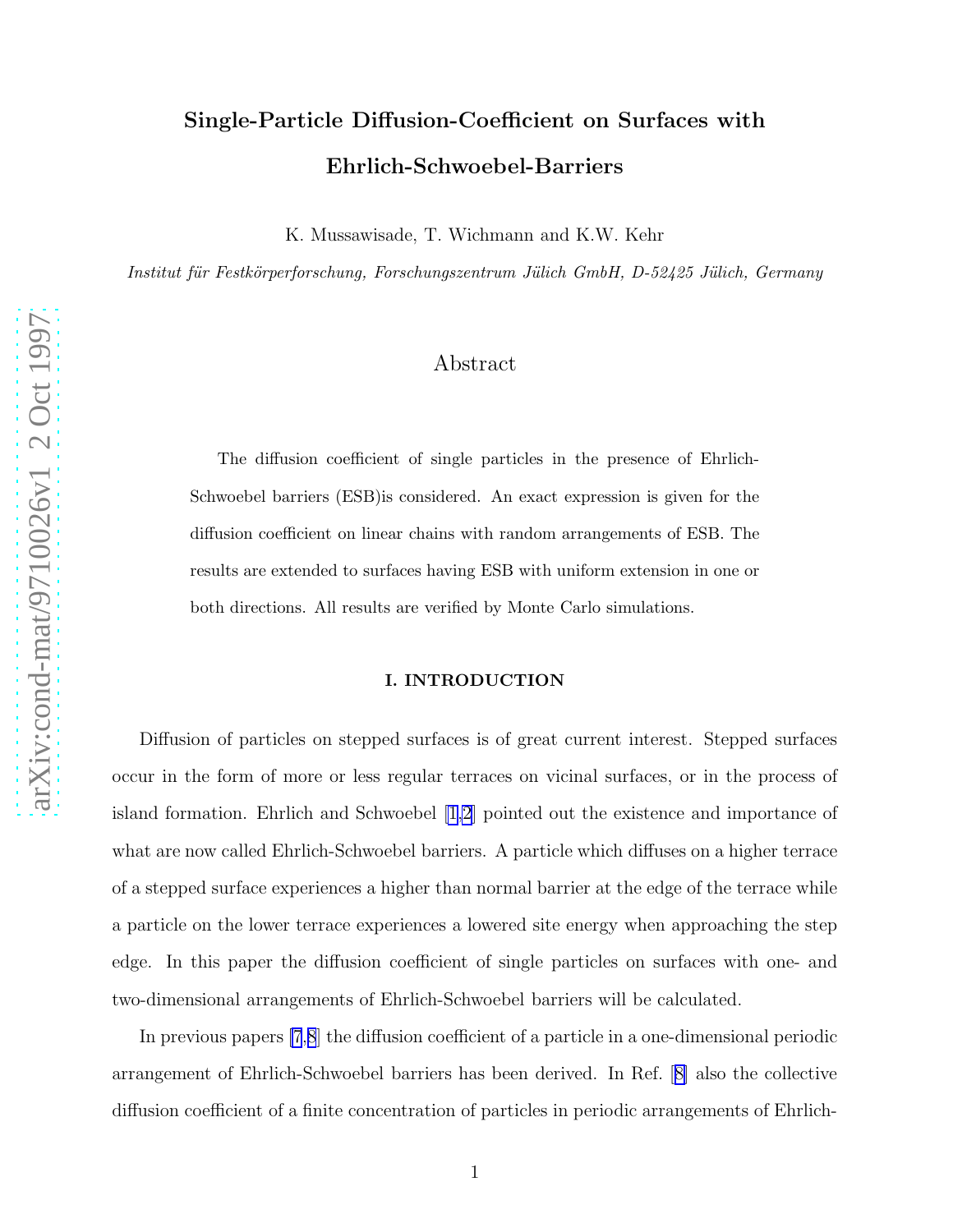<span id="page-1-0"></span>Schwoebel barriers has been calculated in a mean-field approximation. We will present results for single-particle diffusion that are valid for disordered arrangements of such barriers. Our derivations have been made possible by recent progress in the theory of diffusion in disordered lattices[[4–6](#page-6-0)]. An exact result for the diffusion coefficient of a particle on a linear chain with rather general transition rates is now available and will be described in the following section. This result can be applied to the case of Ehrlich-Schwoebel barriers and allows for a simple and exact treatment of both ordered and disordered arrangements of the barriers. An important point is the extension to two-dimensional surfaces which will be done in Sec.III. The final section contains concluding remarks.

## II. DIFFUSION COEFFICIENT ON LINEAR CHAINS WITH EHRLICH-SCHWOEBEL-BARRIERS

The asymptotic behavior of the mean-square displacement of independent particles is characterized by a diffusion coefficient which is given for linear chains with rather arbitrary transition rates by  $(4-6)$ 

$$
D = \left\{ \frac{1}{\rho_i \Gamma_{ij}} \right\}^{-1} \tag{1}
$$

 $\rho_i$  is the thermal occupation factor of site i,  $\Gamma_{ij}$  the transition rate from site i to site j, and the lattice constant has been set unity. The curly brackets designate the disorder average which has to be taken over the distributions of the site and barrier energies. The thermal occupation factors are defined by

$$
\rho_i = \frac{\exp(-\beta E_i)}{\{\exp(-\beta E_i)\}}
$$
\n(2)

where  $E_i$  is the energy of site i. The transition rates are given by an Arrhenius expression,

$$
\Gamma_{ij} = \Gamma_0 \exp(-\beta (E_{ij} - E_i))
$$
\n(3)

where  $E_{ij}$  is the energy barrier between site i and site j, and  $\beta$  is the inverse temperature (i.e.  $\beta = 1/k_B T$ ). The site energies  $E_i$ , counted from a common origin, shall always be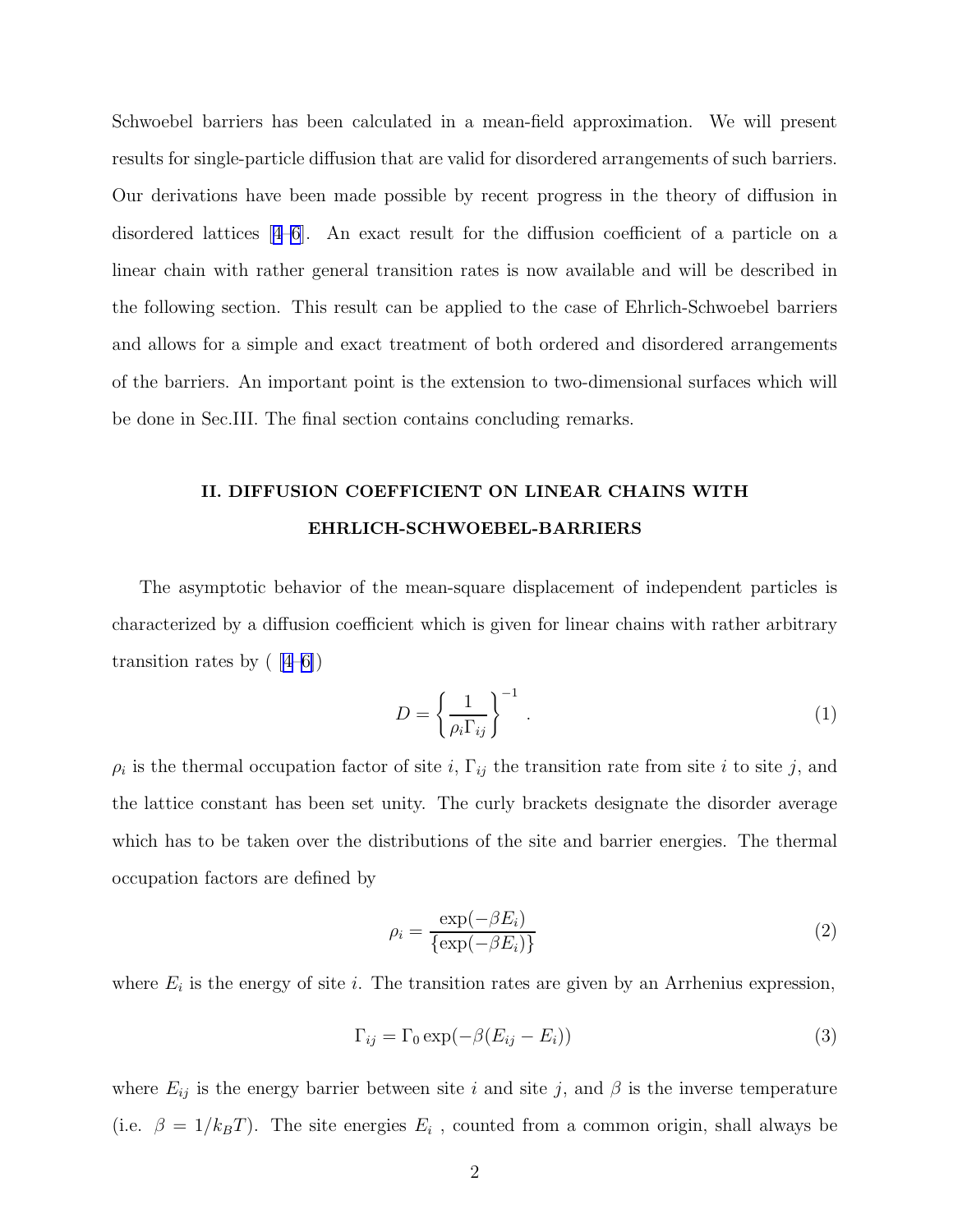<span id="page-2-0"></span>nonpositive while the barrier energies  $E_{ij}$  are assumed to be nonnegative. In this way all transition rates fulfill  $\Gamma_{ij} \leq \Gamma_0$ . We emphasize that the expression [\(1](#page-1-0)) for the diffusion coefficient is only valid for systems which have a unique equilibrium state in the limit of number of sites  $N \to \infty$ ; otherwise the thermal occupation factors  $\rho_i$  are not defined.

The Ehrlich-Schwoebel barriers (ESB), which have been postulated from experimental observations, are of the type where  $Eq.(1)$  $Eq.(1)$  is applicable. A pictorial representation of ESB on a linear chain is given in Fig.I in the form of a 1-dimensional potential landscape. The potential has to transcribed to transition rates by application of the Arrhenius expression ([3](#page-1-0)). According to Eq.[\(1\)](#page-1-0) an average over the inverse of weighted transition rates has to be performed. Multiplying the occupation factors([2\)](#page-1-0) with the rates [\(3\)](#page-1-0) one observes a cancellation of the factors  $\exp(-\beta E_i)$ . An effective factorization of the expression results and it reads

$$
D = \left\{ \frac{1}{\exp(-\beta E_i)} \right\}_{E_i}^{-1} \left\{ \frac{1}{\exp(-\beta E_{ij})} \right\}_{E_{ij}}^{-1},
$$
\n(4)

Now the diffusion coefficient of a particle on a chain with randomly distributed ESB of identical heights and depths (see Fig 1) is easily calculated,

$$
D = \frac{1}{(1 - c_s + c_s \exp(\beta E_s)) (1 - c_s + c_s \exp(-\beta E_t))}
$$
(5)

where  $c_s$  is the concentration of the ESB,  $E_s$  the height of the ESB and  $E_t$  the energy of the site at a surface step. The result (5) is equivalent to the results derived in[[7\]](#page-6-0) and [\[8](#page-6-0)]. The authorsof  $[7]$  $[7]$  and  $[8]$  $[8]$  consider regularly stepped surfaces i.e. the length L between two steps is always constant. In our result the diffusion coefficient only depends on the concentration  $c_s$  of the ESB and L need not to be constant, i.e.  $c_s = 1/\{L\}$  where  $\{L\}$  is the average distance of the barriers.

In (FIG 2.) one recognizes good agreement of Monte Carlo results for particle diffusion on such chains with the diffusion coefficient as given in Eq. (5).

A comment on the absence of directional effects in the diffusion coefficient on linear chains with ESB is in order. Since the diffusion coefficient of the linear chain with ESB has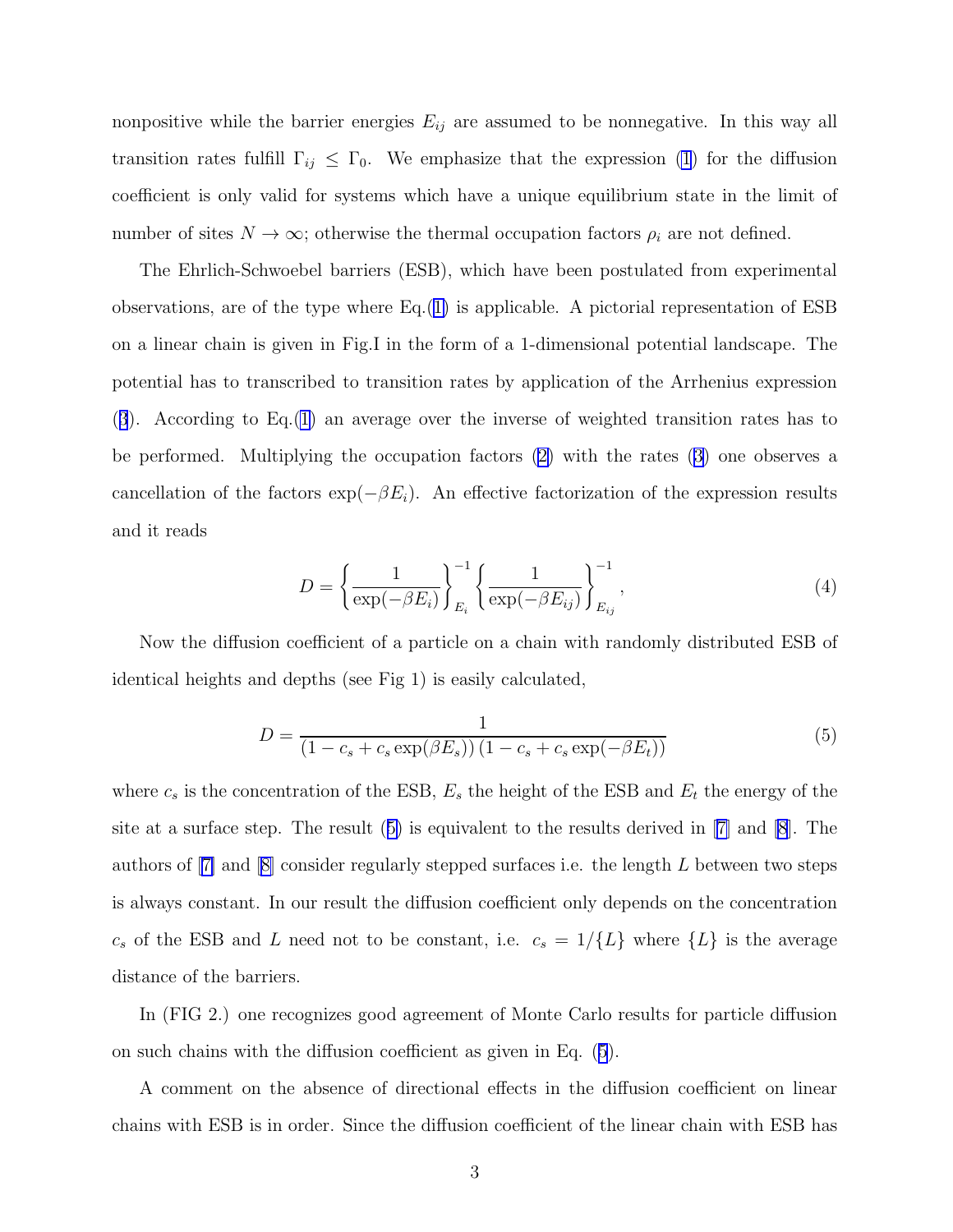the factorized form eq.[\(4](#page-2-0)), the arrangements of the high barriers and the deep sites does not matter for the magnitude of it. This seems to contradict the idea that the ESB prevent particles from flowing from higher terraces to lower ones. We point out that we derive the diffusion coefficient of single, independent particles, which does not exhibit any directional effects(see also  $(7,9)$ ). In the linear-response regime the mean flux of single particles up and down the steps is the same for a given small bias. The ESB become effective for the formation of islands, if there are several particles present on the highest terrace. If one particle is kept next to a high barrier at the terrace edge, a second particle may attach to this particle, and so on, leading eventually to the formation of a higher terrace.

In the paper Ref.[[8\]](#page-6-0) collective diffusion on stepped surfaces with ESB was considered for lattice gases with exclusion of double occupancy. No further interactions of the particles wereconsidered. The formula Eq.(4) in [[8](#page-6-0)] for  $D_{xx}$  agrees in the limit  $c \rightarrow 0$  with the previous result [\[7\]](#page-6-0) and our result. The limiting behavior for  $c \to 1$  can be directly studied by our methods. The problem is then equivalent to a single-vacancy diffusion problem where thetransition rates into the sites are given  $[10]$  $[10]$  $[10]$ . Application of Eq.([1\)](#page-1-0) leads to

$$
D(c \to 1) = [(1 - c_s + c_s \exp(-E_t))((1 - c_s + c_s \exp(\beta(E_t + E_s)) + c_s \exp(\beta E_t))]^{-1}
$$
 (6)

The expression given in [\[8](#page-6-0)] gives an interpolation between  $c = 0$  and  $c = 1$  and approaches for  $c \to 1$  the result Eq.(6). We emphasize that in the site-exclusion lattice-gas model which was used in[[8\]](#page-6-0) additional interactions of the particles are neglected. Interaction effects of the particles are expected to be important for real surfaces, hence the applicability of the formulae to real systems needs careful examination.

#### III. DIFFUSION COEFFICIENT ON TWO-DIMENSIONAL SURFACES

The theory of diffusion in the presence of ESB can be extended to two-dimensional surfaces under the assumption that the random walk of the particle(s) can be considered as independent in the two surface directions. There are two cases where this condition is fulfilled: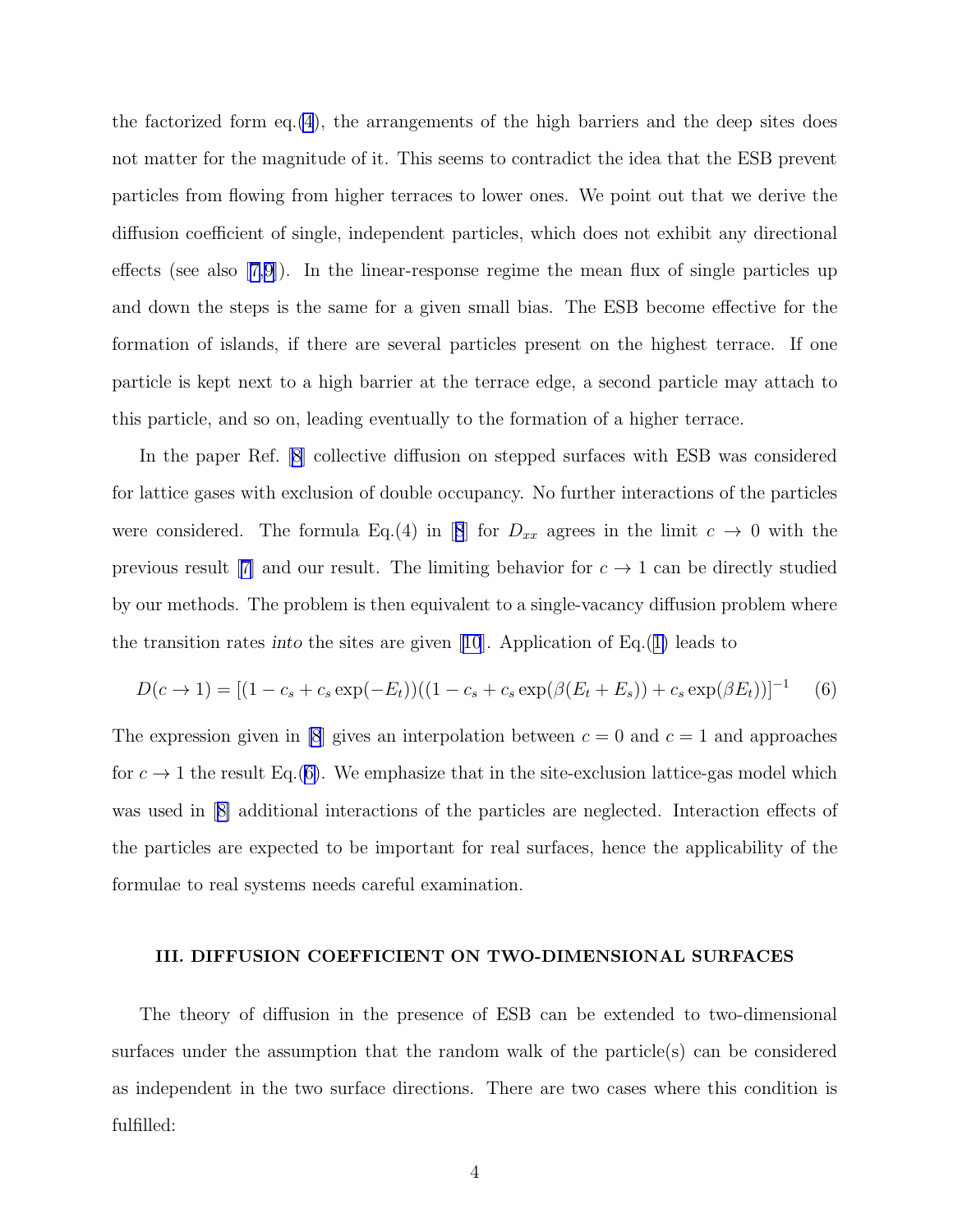#### a) Terraces with infinite uniform extension in one direction

This case is of practical interest because vicinal surfaces may have steps which extend uniformly in the direction perpendicular to the steps. See Fig.3 for a pictorial representation. Clearly the random walk of a particle in the x- and y-directions can be considered as independent. While the particle experiences ESB barriers when it performs random walk in the x-direction, it can make jumps in the y-direction with a uniform, site-independent transition rate Γ. The summary diffusion coefficient is then given by

$$
D = \frac{1}{2}(D_x + D_y).
$$
 (7)

Thequantity  $D_x$  is given by ([1\)](#page-1-0) while  $D_y$  is simply  $D_y = \Gamma$  when the lattice constant is set unity. Fig.4 shows the result of simulations for such a 2-dimensional model, together with the predictions of Eq.(7). One notices complete agreement of theory and simulations.

In Ref. [\[7](#page-6-0)] also the case was considered where the transition rates between the sites with lowered energies at the edge of the terrace, in y-direction, have a smaller value,  $\Gamma_2$ . The result for the perpendicular diffusion coefficient  $D<sub>y</sub>$  is then a superposition of the contributions of the different rows in y-direction. The result of  $[7]$  for  $D<sub>y</sub>$  is easily extended to the case of varying terrace distances L.

#### b) Independent uniform terraces in x and y directions.

If there are independent uniform terraces in x and y direction, for example as indicated in Fig.5, the diffusion coefficient may again be calculated by applying the principle of independent random walks in the two directions. It is assumed that ESB exist at the terrace steps in each direction. The diffusion coefficient  $D$  is again obtained from the superposition Eq.(7), but now  $D_y$  is also given by the result Eq.([5\)](#page-2-0). Figure 6 demonstrates the verification of the analytical result by numerical simulations.

#### IV. CONCLUDING REMARKS

We have derived the diffusion coefficient of single particles on linear chains with random arrangements of ESB. We could extend the results to two-dimensional surfaces with terraces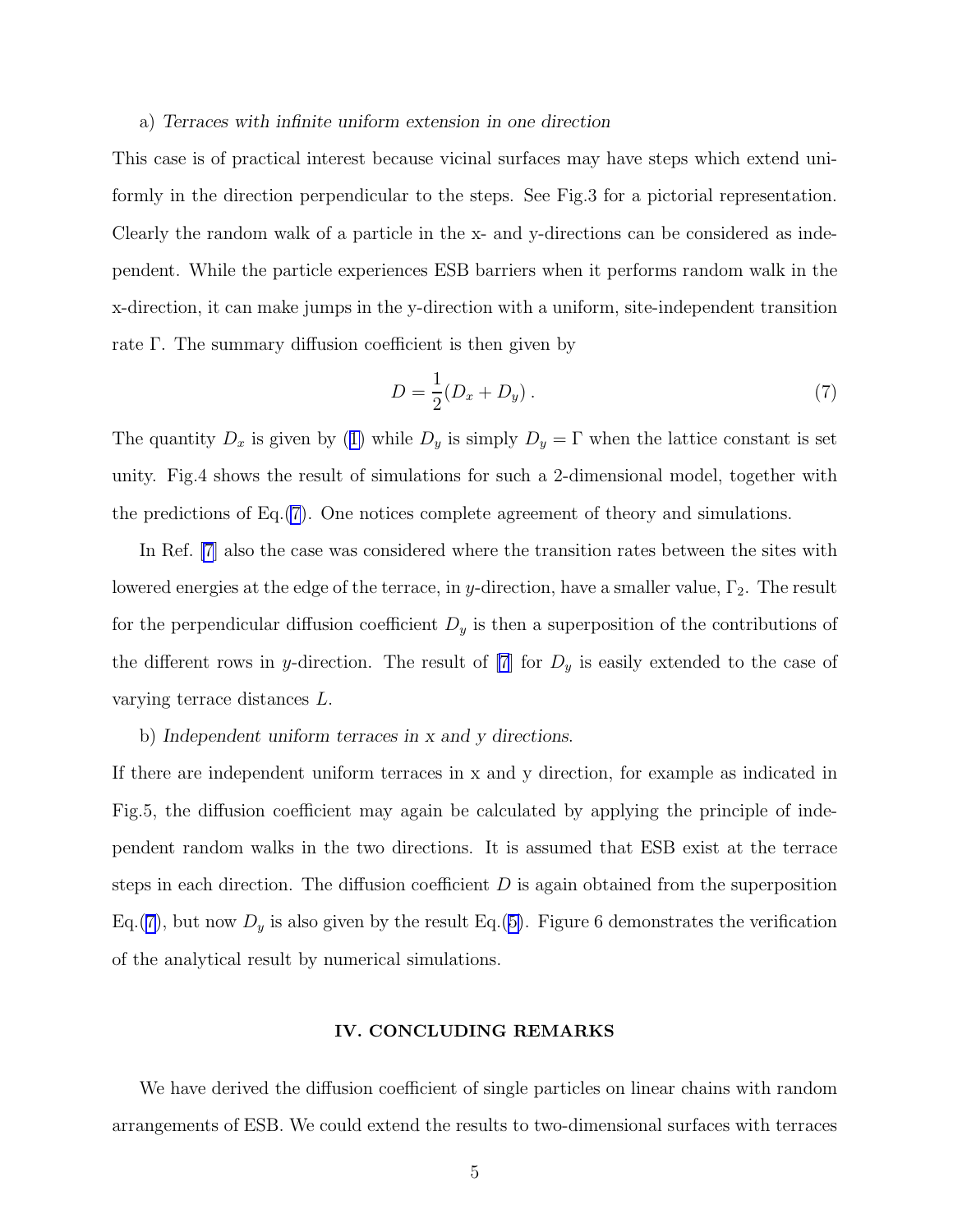and associated ESB with infinite uniform extension in one or two directions. All results were validated by Monte Carlo simulations. Recently also the necessity of introducing more complicated barriers at the step edges, than the conventional ESB, has been pointed out [\[11\]](#page-6-0). The derivation of the diffusion coefficient for such barrier structures from our Eq.([1\)](#page-1-0) is straight forward. One open problem is the treatment of diffusion of single particles on terraces which do not extend straightly in the perpendicular direction, i.e., terraces with kinks or more complicated defects. On stepped surfaces the diffusion can only be separated in contributions of each direction if the probability of a jump parallel to the steps does not depend on the position of the particle regarding to the steps. Thus the single-particle diffusion coefficient is not yet known for more complicated forms of terraces. Another unsolved problem is the diffusion coefficient of many interacting particles which obey site exclusion (i.e., interacting lattice gases), on stepped surfaces with ESB. The solution of this problem would be important for an analytic understanding of ,e.g., island growth.

We thank J. Krug, T. Michely and M. Rost for discussions.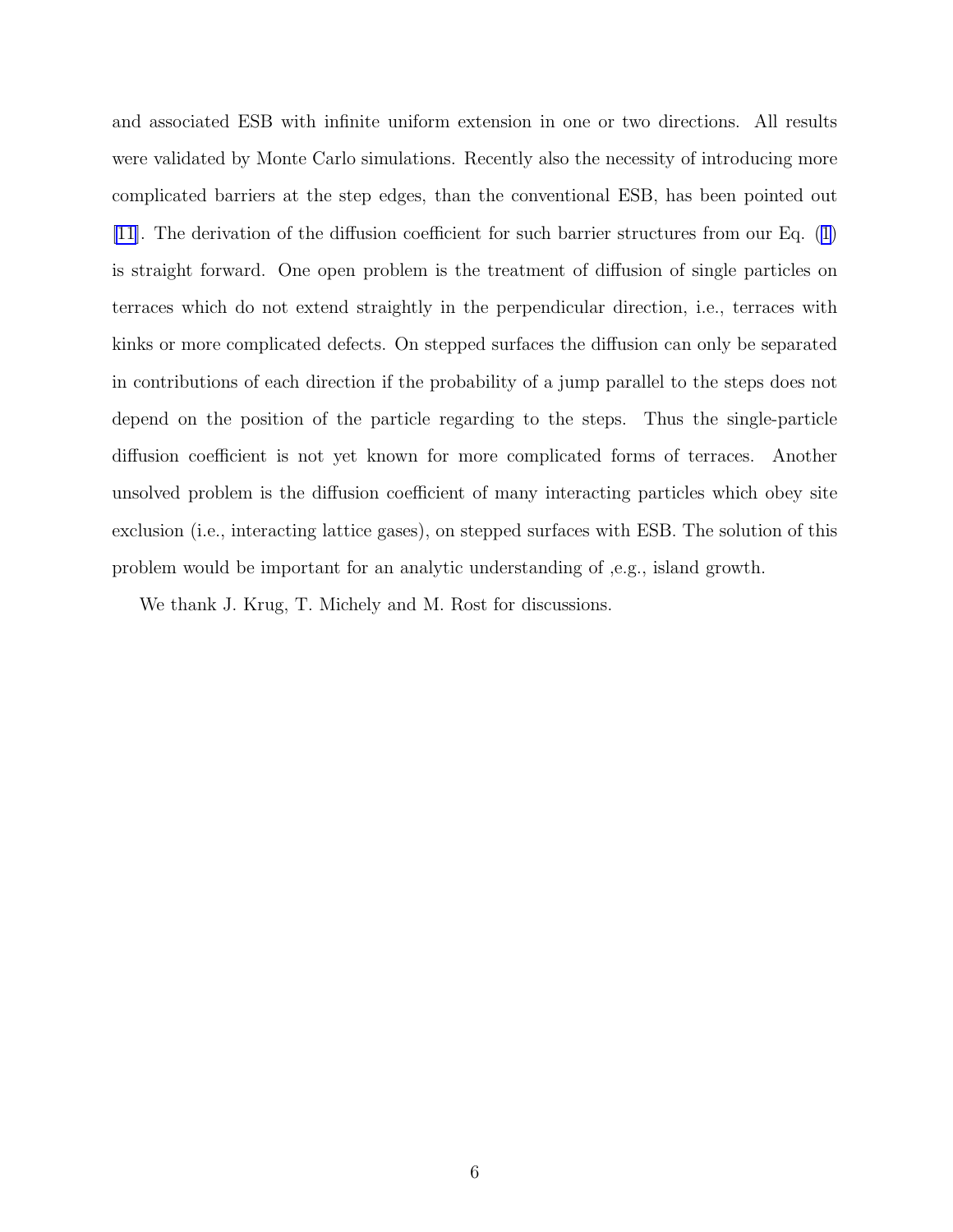## REFERENCES

- <span id="page-6-0"></span>[1] G. Ehrlich, F.G. Hudda, J. Chem. Phys. 44 (1966) 1039
- [2] R. L. Schwoebel, E. J. Shipsey, J. Appl. Phys. 37 (1966) 3682
- [3] R. L. Schwoebel, J. Appl. Phys. 40 (1969) 614
- [4] K. Mussawisade, T. Wichmann, K. W. Kehr, J. Phys. Condens. Matter 9 (1997) 1181
- [5] R. Kutner, Physica A 224 (1996) 558
- [6] R. Kutner, D. Knödler, P. Pendzig, R. Przenioslo, and W. Dieterich in "Diffusion Processes: Experiment, Theory, Simulations" edited by A. Pekalski, Lecture Notes in Physics 438 (Springer, Berlin, 1994), p. 197.
- [7] A. Natori, R. W. Godby, Phys. Rev. B 47 (1992) 15816
- [8] J. Merikoski, S. Ying, Surface Science 381 (1997) L623
- [9] K.W. Kehr, K. Mussawisade, T. Wichmann, and W. Dieterich, Phys.Rev.E., in print
- [10] K.W. Kehr, O. Paetzold, and T. Wichmann, Phys.Lett.A 182 (1993) 135
- [11] K. Kyuno, G. Ehrlich, Surface Science 383 (1997) L766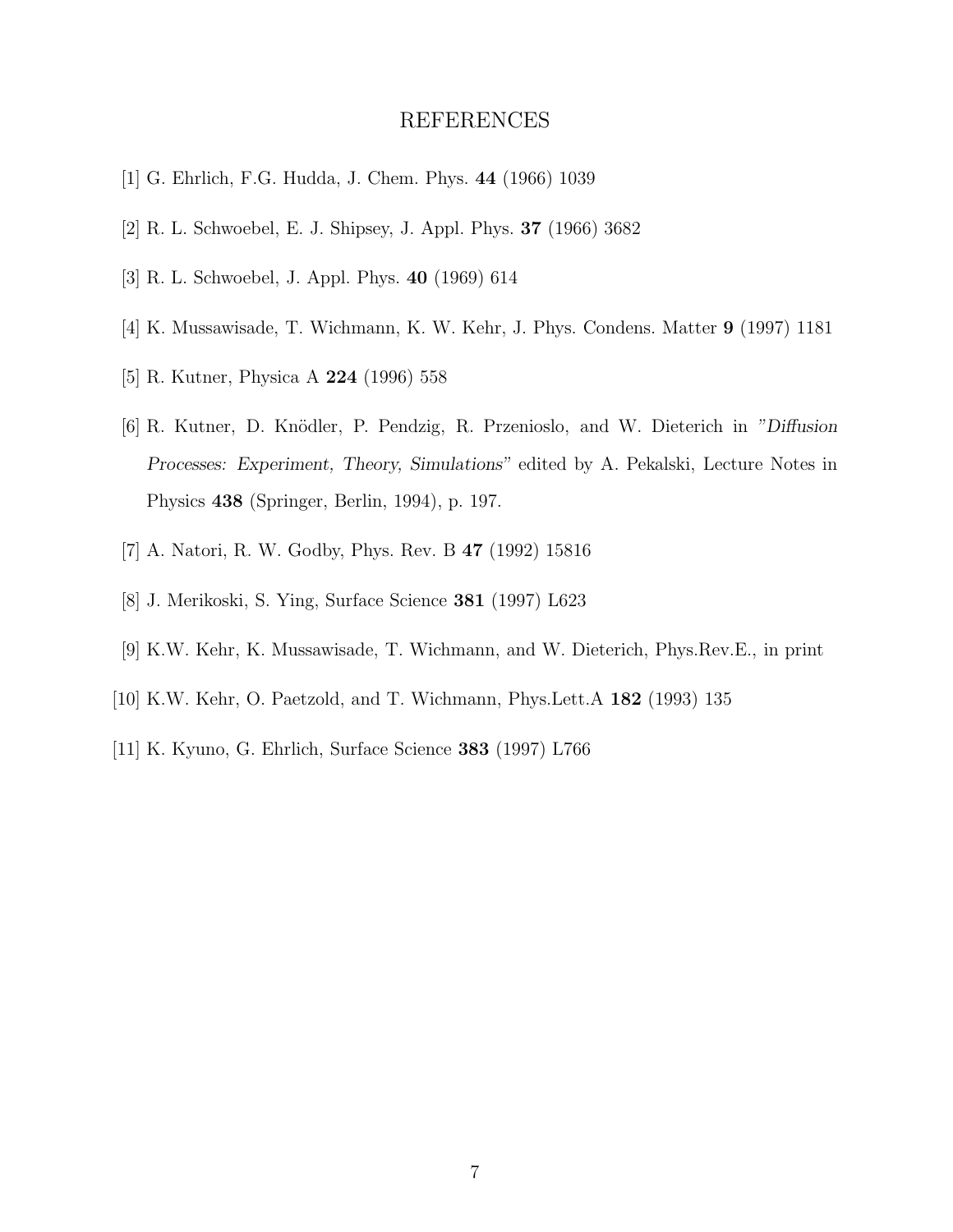### Figure Captions

FIG. 1. Ehrlich-Schwoebel barriers

FIG. 2. Diffusion coefficient of a particle vs. concentration of the barriers for different Temperatures in the 1-dimensional case. Lines: exact calculation. Points Monte Carlo Simulations.

FIG. 3 Ehrlich-Schwoebel barriers extended to two dimensions.

FIG. 4. Diffusion coefficient of a particle vs. concentration of the barriers for different Temperatures in the 2-dimensional case where the terraces are uniformly extended in the y-direction. Lines: exact calculation. Points Monte Carlo Simulations.

FIG. 5 Ehrlich-Schwoebel barriers in both  $x$  and  $y$ -directions.

FIG. 6 Diffusion coefficient of a particle vs. concentration of the barriers in the 2-dimensional case where in both x and y-directions barriers occur (cf. Fig. 5). Lines: exact calculation for different Temperatures. Points: Monte Carlo Simulations.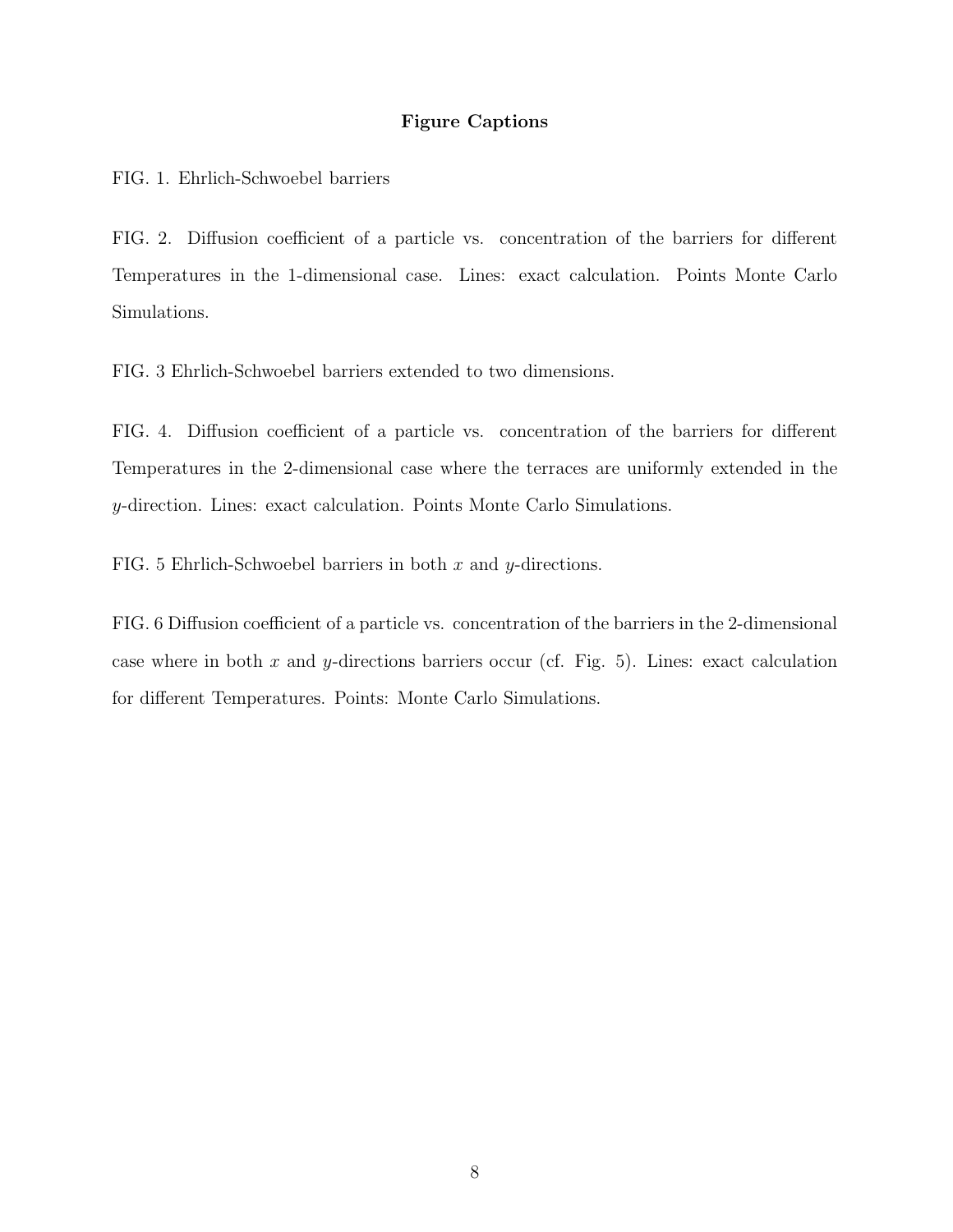FIGURES







FIG. 2.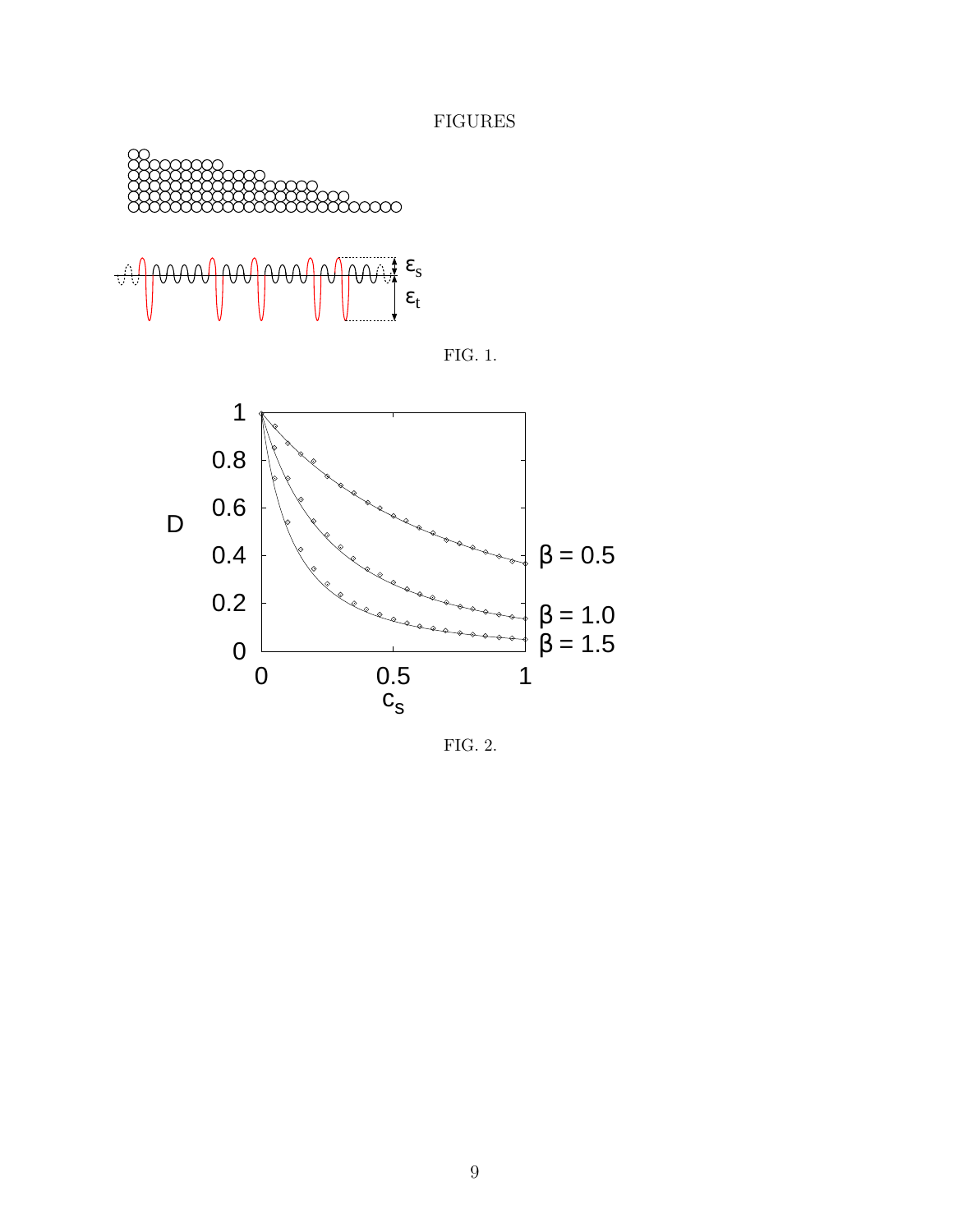





FIG. 4.